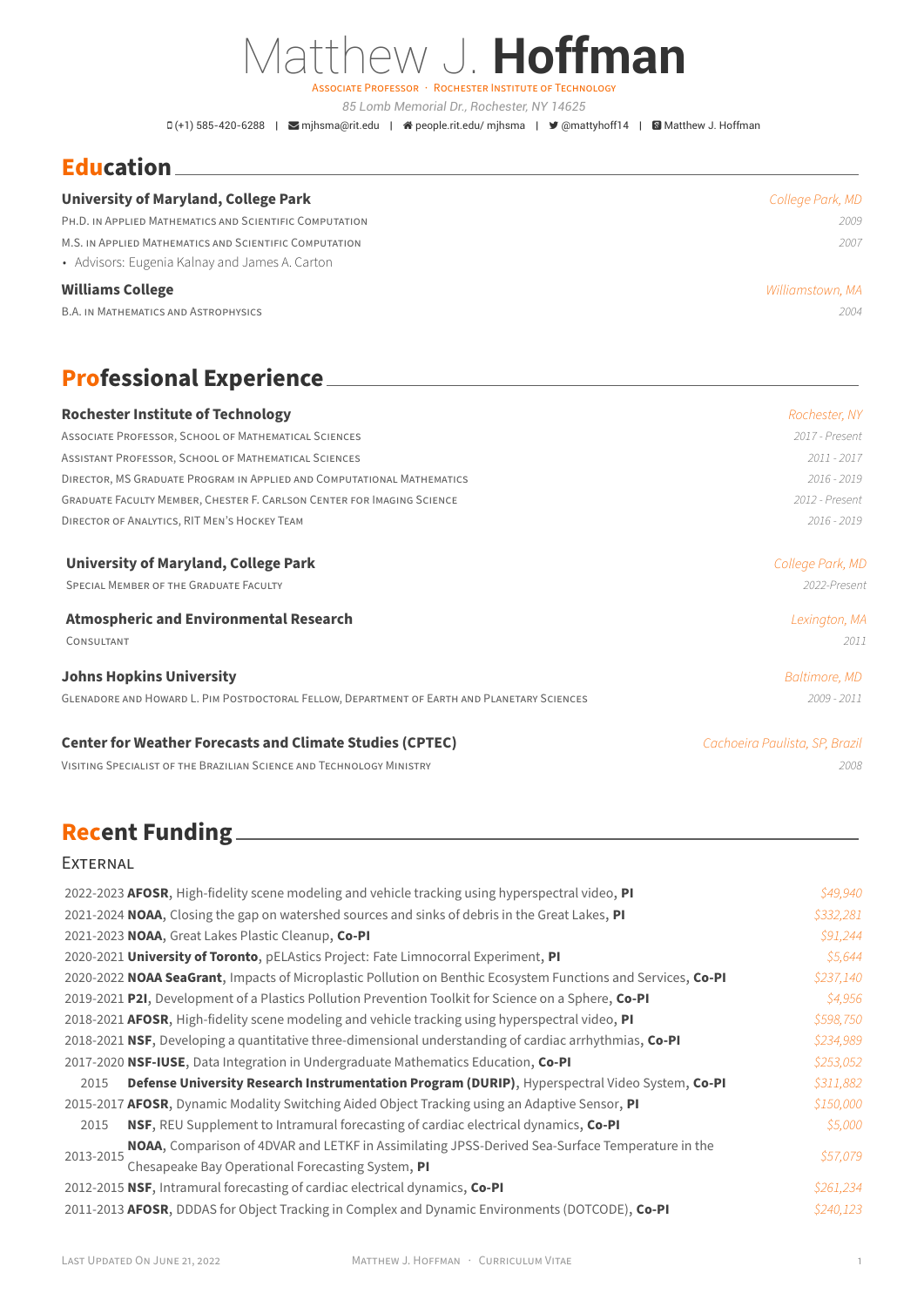#### OTHER GRANTS

| 2020-2021 XSEDE, Ensemble Kalman Filter Data Assimilation for Forecasting and 3D Transport Modeling in Lake Erie, PI      | \$2,070  |
|---------------------------------------------------------------------------------------------------------------------------|----------|
| 2019-2020 XSEDE, Ensemble Kalman Filter Data Assimilation for Forecasting and 3D Transport Modeling in Lake Erie, PI      | \$892    |
| Dean's Research Initiation Grant, Developing a cross-disciplinary research cluster studying the input, fate,<br>2018-2019 | \$25,000 |
| and effects of plastic pollution in the Great Lakes, PI                                                                   |          |
| <b>NVIDIA, GPU Grant of a Titax Xp GPU, PI</b><br>2018                                                                    | \$1,150  |
| 2018-2019 XSEDE, Ensemble Kalman Filter Data Assimilation for Forecasting and 3D Transport Modeling in Lake Erie, PI      | S823     |
| <b>NVIDIA, GPU Grant of a Titax X Pascal GPU, PI</b><br>2017                                                              | \$970    |
| <b>XSEDE</b> , Improving Temperature and Salinity Estimates in the Chesapeake Bay Operational Forecasting<br>2016-2017    | \$8,693  |
| System Using Satellite Sea-Surface Temperature, PI                                                                        |          |
| <b>XSEDE,</b> Correcting Temperature and Salinity in the Chesapeake Bay Operational Forecasting System Using<br>2015-2016 | \$7,656  |
| Satellite Sea-Surface Temperature, PI                                                                                     |          |
| 2015-2016 RIT Intedisciplinary Teacing Grant, Climate Change Curriculum at RIT, Co-PI                                     | \$18,500 |
| RIT Connect Grant, COMMENT: Communication and Outreach through Mentored Media Engagement and<br>2015-2016                 | \$8,000  |
| Networking Teams, Co-PI                                                                                                   |          |
| 2013-2014 Dean's Research Initiation Grant, Modeling and Assimilation System Development for Lake Ontario., PI            | \$10,000 |
|                                                                                                                           |          |

#### **Publications**

#### JOURNAL ARTiCLES [30 ]

- **1** Daily, J., Onink, V., Jongedijk, C. E., Laufkötter, C., & Hoffman, M. J. (2021). Incorporating terrain specific beach‑ ing within a lagrangian transport plastics model for Lake Erie. *Microplastics and Nanoplastics*, *1*(1), 19. [https:](https://doi.org/10.1186/s43591-021-00019-7) [//doi.org/10.1186/s43591‑021‑00019‑7](https://doi.org/10.1186/s43591-021-00019-7)
- **2** Marcotte, C. D., Fenton, F. H., Hoffman, M. J., & Cherry, E. M. (2021). Robust data assimilation with noise: Ap‑ plications to cardiac dynamics [Publisher: American Institute of Physics]. *Chaos: An Interdisciplinary Journal of Nonlinear Science*, *31*(1), 013118. <https://doi.org/10.1063/5.0033539>
	- **3** Onink, V., Jongedijk, C., Hoffman, M., Sebille, E. v., & Laufkötter, C. (2021). Global simulations of marine plastic transport show plastic trapping in coastal zones. *Environmental Research Letters*. [https://doi.org/10.1088/](https://doi.org/10.1088/1748-9326/abecbd) [1748‑9326/abecbd](https://doi.org/10.1088/1748-9326/abecbd)
	- **4** Rangnekar, A., Mokashi, N., Ientilucci, E. J., Kanan, C., & Hoffman, M. J. (2020). AeroRIT: A New Scene for Hy‑ perspectral Image Analysis [Conference Name: IEEE Transactions on Geoscience and Remote Sensing]. *IEEE Transactions on Geoscience and Remote Sensing*, *58*(11), 8116–8124. [https://doi.org/10.1109/TGRS.2020.](https://doi.org/10.1109/TGRS.2020.2987199) [2987199](https://doi.org/10.1109/TGRS.2020.2987199)
	- **5** Hoffman, M. J., & Cherry, E. M. (2020). Sensitivity of a data‑assimilation systemfor reconstructing three‑dimensional cardiac electrical dynamics [Publisher: Royal Society]. *Philosophical Transactions of the Royal Society A: Math‑ ematical, Physical and Engineering Sciences*, *378*(2173), 20190388. <https://doi.org/10.1098/rsta.2019.0388>
	- **Daily, J., & Hoffman, M. J. (2020). Modeling the three-dimensional transport and distribution of multiple mi**croplastic polymer types in Lake Erie. *Marine Pollution Bulletin*, *154*, 111024. [https : / / doi . org / 10 . 1016 / j .](https://doi.org/10.1016/j.marpolbul.2020.111024) [marpolbul.2020.111024](https://doi.org/10.1016/j.marpolbul.2020.111024)
	- **7** Mendez, M. J., Hoffman, M. J., Cherry, E. M., Lemmon, C. A., & Weinberg, S. H. (2020). Cell Fate Forecasting: A Data‑Assimilation Approach to Predict Epithelial‑Mesenchymal Transition. *Biophysical Journal*, *118*(7), 1749– 1768. <https://doi.org/10.1016/j.bpj.2020.02.011>
	- **8** Mason, S. A., Daily, J., Aleid, G., Ricotta, R., Smith, M., Donnelly, K., Knauff, R., Edwards, W., & Hoffman, M. J. (2020). High levels of pelagic plastic pollution within the surface waters of Lakes Erie and Ontario. *Journal of Great Lakes Research*. <https://doi.org/10.1016/j.jglr.2019.12.012>
		- **9** Hoffman, M. J., Zhang, B., Lanerolle, L. W. J., & Brown, C. W. (2020). Evaluating the benefit and cost of assim‑ ilating satellite sea surface temperature into the NOAA Chesapeake Bay Operational Forecast System using 4DVAR and LETKF. *NOAA Technical Report*, *39*. <https://repository.library.noaa.gov/view/noaa/23106>
- **10** Sebille, E. v., Aliani, S., Law, K. L., Maximenko, N., Alsina, J., Bagaev, A., Bergmann, M., Chapron, B., Chubarenko, I., Cózar, A., Delandmeter, P., Egger, M., Fox-Kemper, B., Garaba, S. P., Goddijn-Murphy, L., Hardesty, D., Hoff-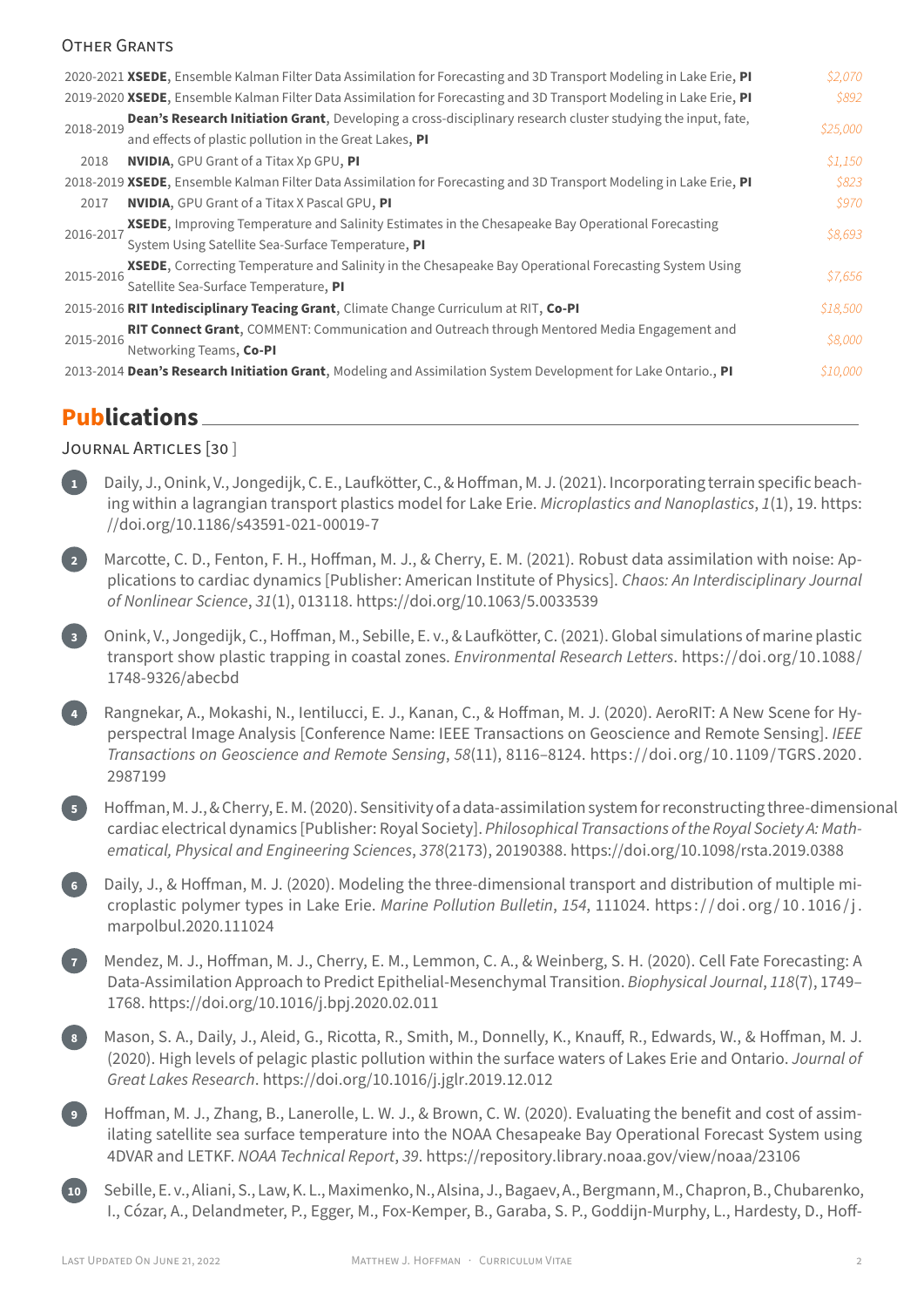man, M. J., Isobe, A., Jongedijk, C., … Wichmann, D. (2020). The physical oceanography of the transport of floating marine debris. *Environmental Research Letters*. [https://doi.org/10.1088/1748‑9326/ab6d7d](https://doi.org/10.1088/1748-9326/ab6d7d)

**11** Parthasarathy, A., Tyler, A. C., Hoffman, M. J., Savka, M. A., & Hudson, A. O. (2019). Is Plastic Pollution in Aquatic and Terrestrial Environments a Driver for the Transmission of Pathogens and the Evolution of Antibiotic Re‑ sistance? *Environmental Science & Technology*, *53*(4), 1744–1745. <https://doi.org/10.1021/acs.est.8b07287>

Bachmann, C. M., Eon, R. S., Lapszynski, C. S., Badura, G. P., Vodacek, A., Hoffman, M. J., McKeown, D., Kremens, R. L., Richardson, M., Bauch, T., & Foote, M. (2019). A Low-Rate Video Approach to Hyperspectral Imaging of Dynamic Scenes. *Journal of Imaging*, *5*(1), 6. <https://doi.org/10.3390/jimaging5010006>

**13** Uzkent, B., Rangnekar, A., & Hoffman, M. J. (2019). Tracking in Aerial Hyperspectral Videos Using Deep Ker‑ nelized Correlation Filters. *IEEE Transactions on Geoscience and Remote Sensing*, *57*(1), 449–461. [https://doi.](https://doi.org/10.1109/TGRS.2018.2856370) [org/10.1109/TGRS.2018.2856370](https://doi.org/10.1109/TGRS.2018.2856370)

**14** Floyd, C. M., Hoffman, M., & Fokoue, E. (2019). Shot‑by‑shot stochastic modeling of individual tennis points. *Journal of Quantitative Analysis in Sports*, *0*(0). [https://doi.org/10.1515/jqas‑2018‑0036](https://doi.org/10.1515/jqas-2018-0036)

**15** Greybush, S. J., Kalnay, E., Wilson, R. J., Hoffman, R. N., Nehrkorn, T., Leidner, M., Eluszkiewicz, J., Gillespie, H. E., Wespetal, M., Zhao, Y., Hoffman, M., Dudas, P., McConnochie, T., Kleinböhl, A., Kass, D., McCleese, D., & Miyoshi, T. (2019). The Ensemble Mars Atmosphere Reanalysis System (EMARS) Version 1.0. *Geoscience Data Journal*, *6*(2), 137–150. <https://doi.org/10.1002/gdj3.77>

**16** Lobyrev, F., & Hoffman, M. J. (2018). A morphological and geometric method for estimating the selectivity of gill nets. *Reviews in Fish Biology and Fisheries*, *28*(4), 909–924. [https://doi.org/10.1007/s11160‑018‑9534‑1](https://doi.org/10.1007/s11160-018-9534-1)

**17** LaVigne, N. S., Holt, N., Hoffman, M. J., & Cherry, E. M. (2017). Effects of model error on cardiac electrical wave state reconstruction using data assimilation. *Chaos: An Interdisciplinary Journal of Nonlinear Science*, *27*(9), 093911. <https://doi.org/10.1063/1.4999603>

**18** Hoffman, M. J., & Hittinger, E. (2017). Inventory and transport of plastic debris in the Laurentian Great Lakes. *Marine Pollution Bulletin*, *115*(1), 273–281. <https://doi.org/10.1016/j.marpolbul.2016.11.061>

**19** Hoffman, M. J., LaVigne, N. S., Scorse, S. T., Fenton, F. H., & Cherry, E. M. (2016). Reconstructing three‑dimensional reentrant cardiac electrical wave dynamics using data assimilation.*Chaos: An Interdisciplinary Journal of Non‑ linear Science*, *26*(1), 013107. <https://doi.org/10.1063/1.4940238>

**20** Uzkent, B., Hoffman, M. J., & Vodacek, A. (2016). Integrating Hyperspectral Likelihoods in a Multidimensional Assignment Algorithmfor Aerial Vehicle Tracking. *IEEE Journal of Selected Topics in Applied Earth Observations and Remote Sensing*, *PP*(99), 1–9. <https://doi.org/10.1109/JSTARS.2016.2560220>

**21** Uzkent, B., Hoffman, M., Vodacek, A., & Chen, B. (2015). Feature Matching With an Adaptive Optical Sensor in a Ground Target Tracking System. *IEEE Sensors Journal*, *15*(1), 510–519. [https://doi.org/10.1109/JSEN.2014.](https://doi.org/10.1109/JSEN.2014.2346152) [2346152](https://doi.org/10.1109/JSEN.2014.2346152)

**22** Urquhart, E. A., Hoffman, M. J., Murphy, R. R., & Zaitchik, B. F. (2013). Geospatial interpolation of MODIS‑ derived salinity and temperature in the Chesapeake Bay. *Remote Sensing of Environment*, *135*, 167–177. [https:](https://doi.org/10.1016/j.rse.2013.03.034) [//doi.org/10.1016/j.rse.2013.03.034](https://doi.org/10.1016/j.rse.2013.03.034)

**23** Greybush, S. J., Kalnay, E., Hoffman, M. J., & Wilson, R. J. (2013). Identifying Martian atmospheric instabilities and their physical origins using bred vectors. *Quarterly Journal of the Royal Meteorological Society*, *139*(672), 639–653. <https://doi.org/10.1002/qj.1990>

**24** Greybush, S. J., Wilson, R. J., Hoffman, R. N., Hoffman, M. J., Miyoshi, T., Ide, K., McConnochie, T., & Kalnay, E. (2012). Ensemble Kalman filter data assimilation of Thermal Emission Spectrometer temperature retrievals into a Mars GCM. *Journal of Geophysical Research: Planets*, *117*(E11), E11008. [https : / / doi . org / 10 . 1029 /](https://doi.org/10.1029/2012JE004097) [2012JE004097](https://doi.org/10.1029/2012JE004097)

**25** Hoffman, M. J., Miyoshi, T., Haine, T. W. N., Ide, K., Brown, C. W., & Murtugudde, R. (2012). An Advanced Data Assimilation System for the Chesapeake Bay: Performance Evaluation. *Journal of Atmospheric and Oceanic Technology*, *29*(10), 1542–1557. [https://doi.org/10.1175/JTECH‑D‑11‑00126.1](https://doi.org/10.1175/JTECH-D-11-00126.1)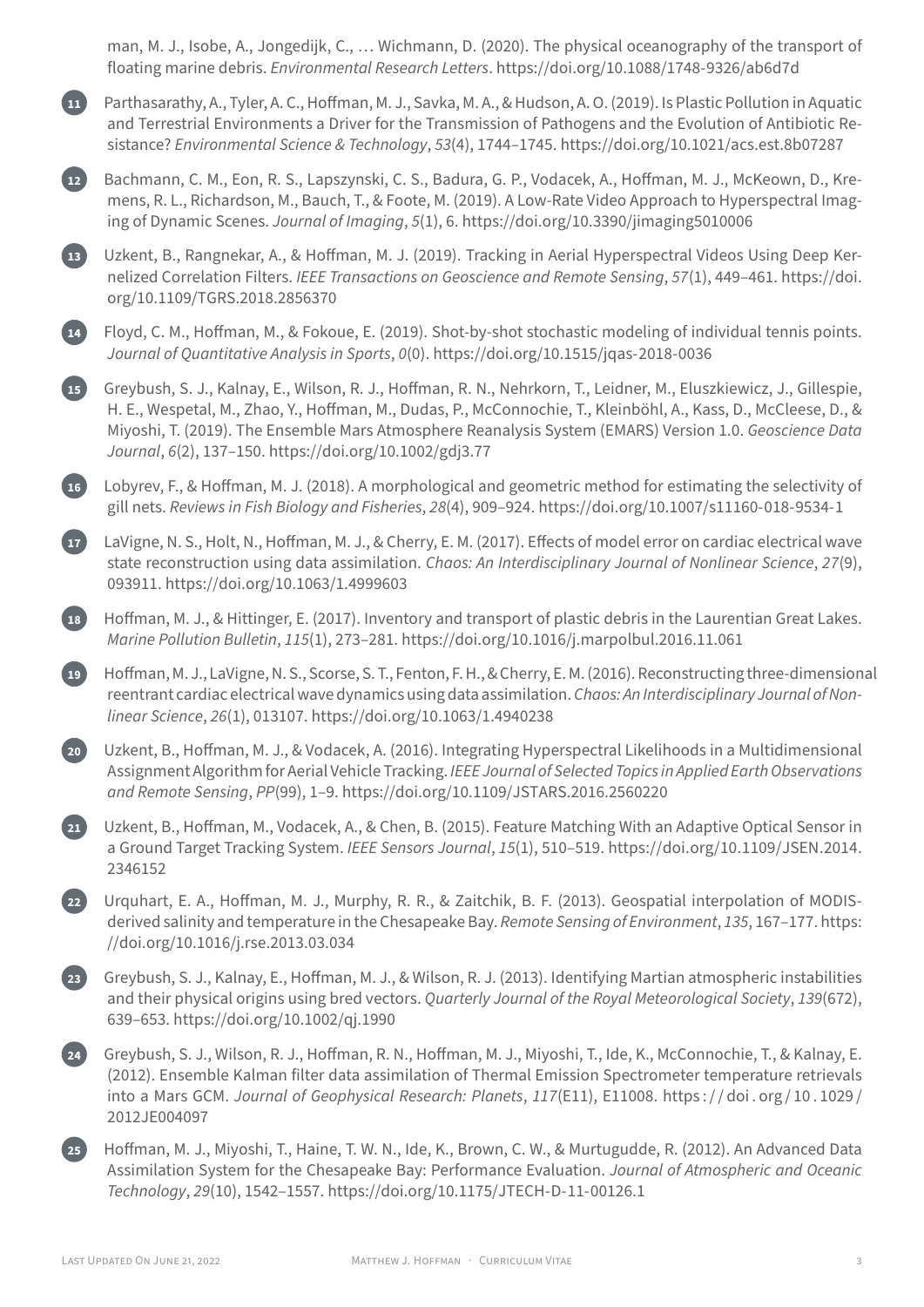**26** Hoffman, M. J., Eluszkiewicz, J., Weisenstein, D., Uymin, G., & Moncet, J.‑L. (2012). Assessment of Mars at‑ mospheric temperature retrievals from the Thermal Emission Spectrometer radiances. *Icarus*, *220*(2), 1031– 1039. <https://doi.org/10.1016/j.icarus.2012.06.039> **27** Urquhart, E. A., Zaitchik, B. F., Hoffman, M. J., Guikema, S. D., & Geiger, E. F. (2012). Remotely sensed estimates of surface salinity in the Chesapeake Bay: A statistical approach. *Remote Sensing of Environment*, *123*, 522– 531. <https://doi.org/10.1016/j.rse.2012.04.008> **28** Hoffman, M. J., Greybush, S. J., John Wilson, R., Gyarmati, G., Hoffman, R. N., Kalnay, E., Ide, K., Kostelich, E. J., Miyoshi, T., & Szunyogh, I. (2010). An ensemble Kalman filter data assimilation system for the martian atmosphere: Implementation and simulation experiments. *Icarus*, *209*(2), 470–481. [https://doi.org/10.1016/](https://doi.org/10.1016/j.icarus.2010.03.034) [j.icarus.2010.03.034](https://doi.org/10.1016/j.icarus.2010.03.034) **29** Hoffman, M. J., Kalnay, E., Carton, J. A., & Yang, S.‑C. (2009). Use of breeding to detect and explain instabilities in the global ocean. *Geophysical Research Letters*, *36*(12), L12608. <https://doi.org/10.1029/2009GL037729> **30** Gibbons, K. S., Hoffman, M. J., & Wootters, W. K. (2004). Discrete phase space based on finite fields. *Physical Review A*, *70*(6), 062101. <https://doi.org/10.1103/PhysRevA.70.062101> PEER-REVIEWED CONFERENCE PAPERS [14] **1** Rangnekar, A., Mulhollan, Z., Vodacek, A., Hoffman, M., Sappa, A. D., Blasch, E., Yu, J., Zhang, L., Du, S., Chang, H., Lu, K., Zhang, Z., Gao, F., Yu, Y., Shuang, F., Wang, L., Ling, Q., Shyam, P., Yoon, K.‑J., & Kim, K.‑S. (2022). Semi‑supervised hyperspectral object detection challenge results ‑ pbvs 2022. *Proceedings of the IEEE/CVF Conference on Computer Vision and Pattern Recognition (CVPR) Workshops*, 390–398. **2** Rangnekar, A., Wong, C., Rochman, C., & Hoffman, M. (2022). On fine‑grained micro‑plastics classification. *Proceedings of the 9th Fine‑Grained Visual Categorization Workshop*. **3** Rangnekar, A., Yao, Y., Hoffman, M., & Divakaran, A. (2021). Fine‑Tuningfor One‑Look Regression Vehicle Count‑ ing in Low‑Shot Aerial Datasets. In A. Del Bimbo, R. Cucchiara, S. Sclaroff, G. M. Farinella, T. Mei, M. Bertini, H. J. Escalante, & R. Vezzani (Eds.), *Pattern Recognition. ICPR International Workshops and Challenges* (pp. 5– 18). Springer International Publishing. [https://doi.org/10.1007/978‑3‑030‑68793‑9\\_1](https://doi.org/10.1007/978-3-030-68793-9_1) **4** Mulhollan, Z., Rangnekar, A., Bauch, T., Hoffman, M. J., & Vodacek, A. (2020). Calibrated Vehicle Paint Signa‑ tures for Simulating Hyperspectral Imagery, 110–111. Retrieved December 16, 2020, from [https://openaccess.](https://openaccess.thecvf.com/content_CVPRW_2020/html/w6/Mulhollan_Calibrated_Vehicle_Paint_Signatures_for_Simulating_Hyperspectral_Imagery_CVPRW_2020_paper.html) [thecvf . com / content \\_ CVPRW \\_ 2020 / html / w6 / Mulhollan \\_ Calibrated \\_ Vehicle \\_ Paint \\_ Signatures \\_ for \\_](https://openaccess.thecvf.com/content_CVPRW_2020/html/w6/Mulhollan_Calibrated_Vehicle_Paint_Signatures_for_Simulating_Hyperspectral_Imagery_CVPRW_2020_paper.html) [Simulating\\_Hyperspectral\\_Imagery\\_CVPRW\\_2020\\_paper.html](https://openaccess.thecvf.com/content_CVPRW_2020/html/w6/Mulhollan_Calibrated_Vehicle_Paint_Signatures_for_Simulating_Hyperspectral_Imagery_CVPRW_2020_paper.html) **5** Mulhollan, Z., Rangnekar, A., Vodacek, A., & Hoffman, M. J. (2020). Occlusion Detection for Dynamic Adaptation. In F. Darema, E. Blasch, S. Ravela, & A. Aved (Eds.), *Dynamic Data Driven Application Systems* (pp. 337– 344). Springer International Publishing. [https://doi.org/10.1007/978‑3‑030‑61725‑7\\_39](https://doi.org/10.1007/978-3-030-61725-7_39) **6** Rangnekar, A., Ientilucci, E., Kanan, C., & Hoffman, M. J. (2020). Uncertainty Estimation for Semantic Segmentation of Hyperspectral Imagery. In F. Darema, E. Blasch, S. Ravela, & A. Aved (Eds.), *Dynamic Data Driven Application Systems* (pp. 163–170). Springer International Publishing. [https://doi.org/10.1007/978‑3‑030‑](https://doi.org/10.1007/978-3-030-61725-7_20) [61725‑7\\_20](https://doi.org/10.1007/978-3-030-61725-7_20) **7** Li, H., Pan, L., Lee, E. J., Li, Z., Hoffman, M. J., Vodacek, A., & Bhattacharyya, S. S. (2019). Hyperspectral Video Processing on Resource‑Constrained Platforms [ISSN: 2158‑6276]. *2019 10th Workshop on Hyperspectral Imag‑ ing and Signal Processing: Evolution in Remote Sensing (WHISPERS)*, 1–5. [https://doi.org/10.1109/WHISPERS.](https://doi.org/10.1109/WHISPERS.2019.8921138) [2019.8921138](https://doi.org/10.1109/WHISPERS.2019.8921138) **8** Rangnekar, A., & Hoffman, M. J. (2019). Learning representations to predict landslide occurrences and detect illegal mining across multiple domains. *Proceedings of the 36th International Conference on Machine Learning*. Retrieved December 17, 2020, from <https://www.climatechange.ai/papers/icml2019/43.html>

**9** Uzkent, B., Rangnekar, A., & Hoffman, M. J. (2017). Aerial Vehicle Tracking by Adaptive Fusion of Hyperspectral Likelihood Maps [ISSN: 2160‑7516]. *2017 IEEE Conference on Computer Vision and Pattern Recognition Work‑ shops (CVPRW)*, 233–242. <https://doi.org/10.1109/CVPRW.2017.35>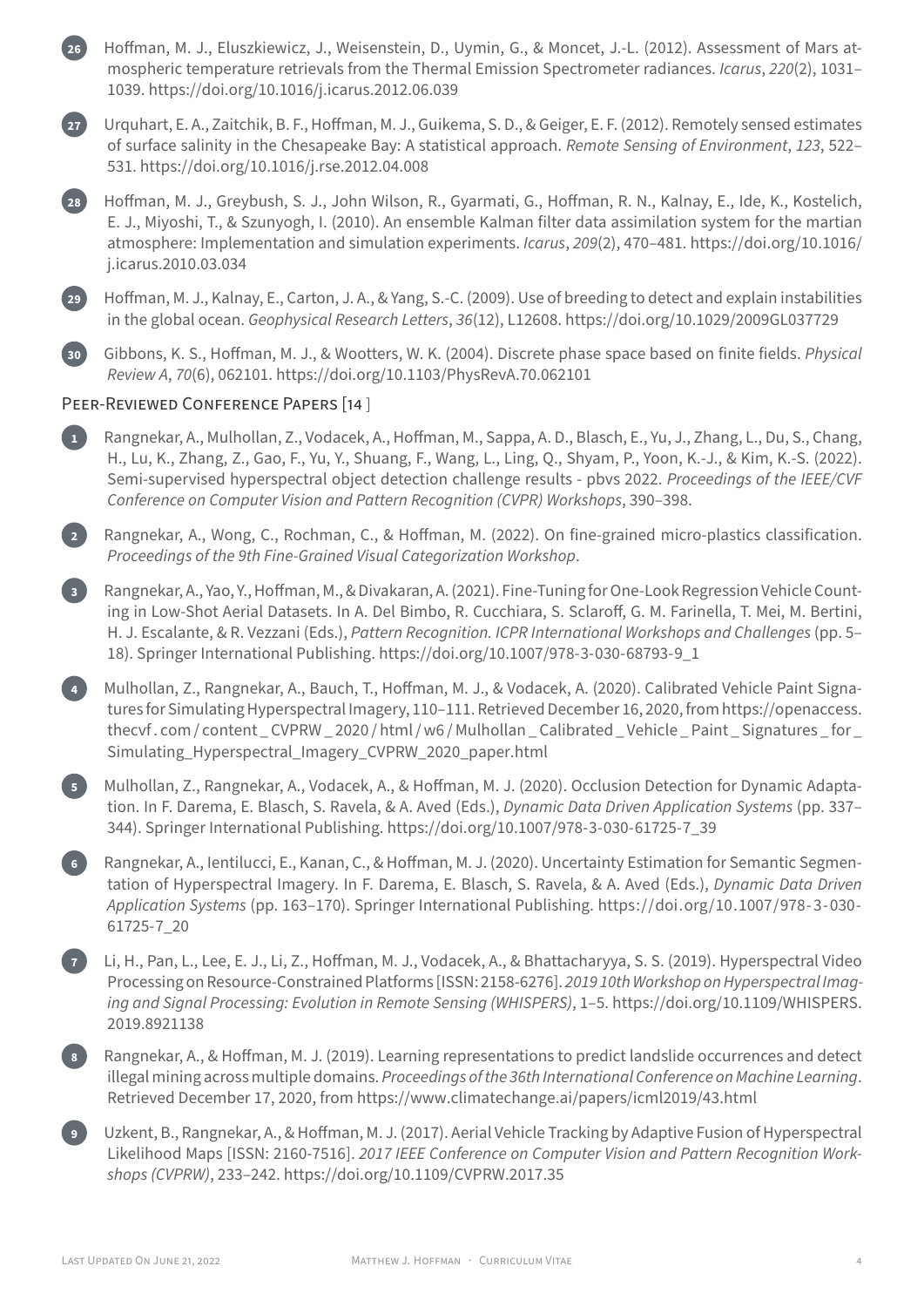**10** Uzkent, B., Hoffman, M. J., & Vodacek, A. (2016). Real‑Time Vehicle Tracking in Aerial Video Using Hyperspec‑ tral Features. *2016 IEEE Conference on Computer Vision and Pattern Recognition Workshops (CVPRW)*, 1443– 1451. <https://doi.org/10.1109/CVPRW.2016.181>



**11** Uzkent, B., Hoffman, M. J., & Vodacek, A. (2015a). Efficient integration of spectral features for vehicle tracking utilizing an adaptive sensor. *9407*, 940707–940707–10. <https://doi.org/10.1117/12.2082266>

**12** Uzkent, B., Hoffman, M. J., & Vodacek, A. (2015b). Spectral Validation of Measurements in a Vehicle Tracking DDDAS. *Procedia Computer Science*, *51*, 2493–2502. <https://doi.org/10.1016/j.procs.2015.05.358>

**13** Uzkent, B., Hoffman, M. J., Vodacek, A., Kerekes, J. P., & Chen, B. (2013). Feature Matching and Adaptive Pre‑ diction Models in an Object Tracking DDDAS. *Procedia Computer Science*, *18*, 1939–1948. [https://doi.org/10.](https://doi.org/10.1016/j.procs.2013.05.363) [1016/j.procs.2013.05.363](https://doi.org/10.1016/j.procs.2013.05.363)

**14** Vodacek, A., Kerekes, J. P., & Hoffman, M. J. (2012). Adaptive Optical Sensing in an Object Tracking DDDAS. *Procedia Computer Science*, *9*, 1159–1166. <https://doi.org/10.1016/j.procs.2012.04.125>

#### COMMENTARY/POPULAR PRESS [1 ]

**1** Hoffman, M. J., & Tyler, C. (2018). Tons of plastic trash enter the Great Lakes every year – where does it go? *The Conversation*. Retrieved January 15, 2020, from [http://theconversation.com/tons‑of‑plastic‑ trash‑enter‑](http://theconversation.com/tons-of-plastic-trash-enter-the-great-lakes-every-year-where-does-it-go-100423) [the‑great‑lakes‑every‑year‑where‑does‑it‑go‑100423](http://theconversation.com/tons-of-plastic-trash-enter-the-great-lakes-every-year-where-does-it-go-100423)

#### CONFERENCE PAPERS [3 ]

**1** Li, H., Pan, L., Hoffman, M. J., Vodacek, A., & Bhattacharyya, S. S. (2018). Design methods for hyperspectral video processing on resource‑constrained platforms. *Proceedings of the Hyperspectral Imaging & Applications Conference*, 2.



**2** Uzkent, B., Hoffman, M. J., Vodacek, A., & Chen, B. (2015). Background image understanding and adaptive imaging for vehicle tracking. *Airborne Intelligence, Surveillance, Reconnaissance (ISR) Systems and Applica‑ tions XII*, *9460*, 94600F. <https://doi.org/10.1117/12.2177494>

**3** Uzkent, B., Hoffman, M. J., Cherry, E., & Cahill, N. (2014). 3‑D MRI cardiac segmentation using graph cuts. *2014 IEEE Western New York Image and Signal Processing Workshop (WNYISPW)*, 47–51. [https://doi.org/10.1109/](https://doi.org/10.1109/WNYIPW.2014.6999484) [WNYIPW.2014.6999484](https://doi.org/10.1109/WNYIPW.2014.6999484)

#### **Graduate Thesis Students**

|         | Current Aneesh Rangnekar, Imaging Science                                                                     | Ph.D.     |
|---------|---------------------------------------------------------------------------------------------------------------|-----------|
|         | Current Zachary Mulhollan, Imaging Science (co-advise with Tony Vodacek as primary advisor)                   | Ph.D.     |
| Current | <b>David Russell</b> , Applied Mathematics & Statistics, and Scientific Computation at University of Maryland | Ph.D.     |
|         | (co-advise with Kayo Ide)                                                                                     |           |
| 2021    | <b>Juliette Daily, Mathematical Modeling</b>                                                                  | Ph.D.     |
| 2020    | <b>Emily Thomas, Applied and Computational Mathematics</b>                                                    | M.S.      |
| 2019    | <b>Rebecca Knauff, Applied and Computational Mathematics</b>                                                  | M.S.      |
| 2017    | <b>Calvin Floyd, Applied and Computational Mathematics</b>                                                    | M.S.      |
| 2016    | <b>Burak Uzkent, Imaging Science</b>                                                                          | Ph.D.     |
| 2016    | <b>Derek Cabone, Applied and Computational Mathematics</b>                                                    | B.S./M.S. |
| 2014    | <b>Stephen Scorse, Applied and Computational Mathematics</b>                                                  | B.S./M.S. |
| 2013    | <b>Jessica Beiter, Applied and Computational Mathematics</b>                                                  | B.S./M.S. |

#### **Undergraduate Research Students**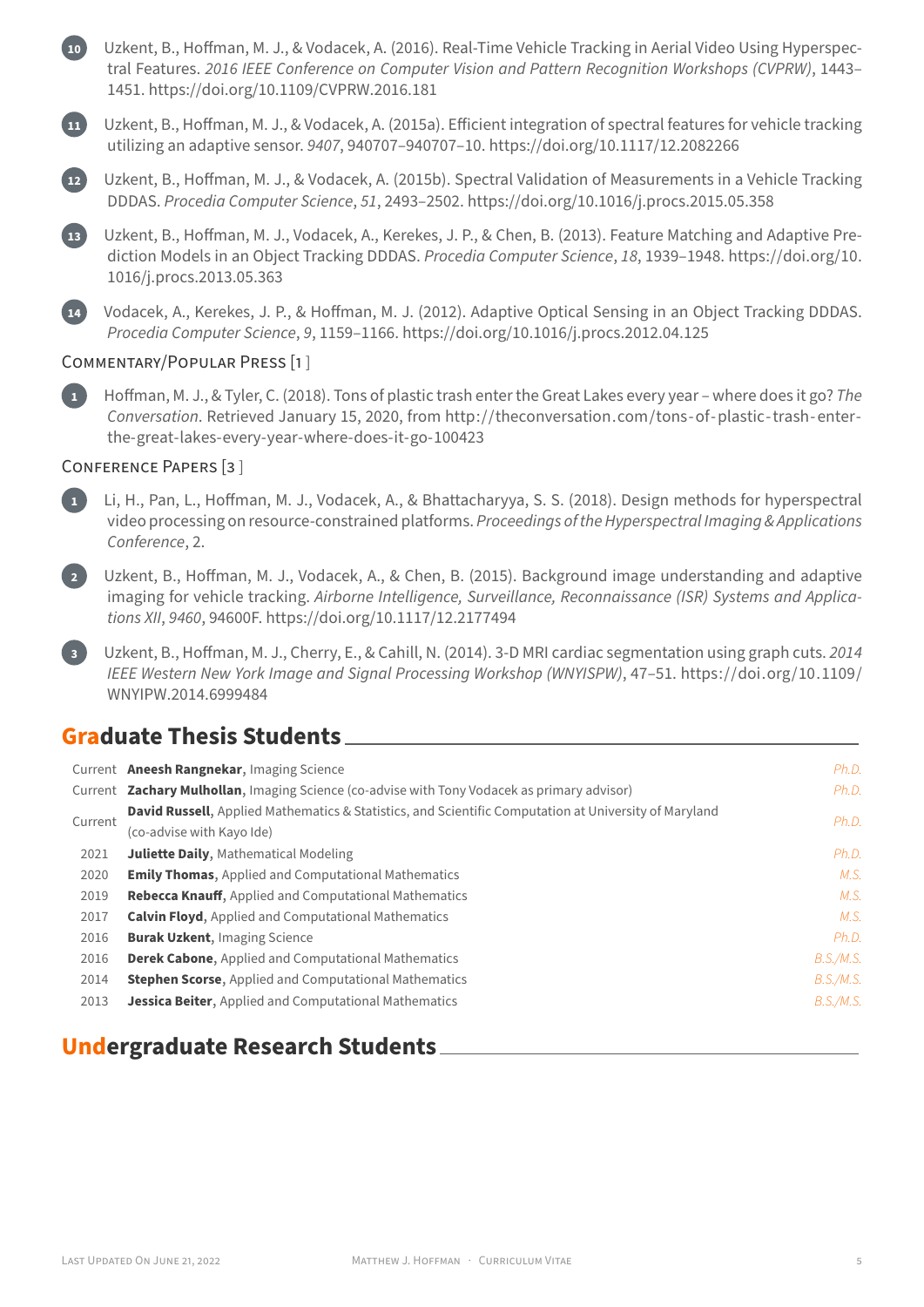- 2022 **Morgan Holland**, Applied Mathematics *Emmerson Scholar*
- 2022 **Evan Batte**, Environmental Sciences *Emmerson Scholar*
- 2022 **Zhi Heng Shi**, Applied Mathematics *McNair Scholar*
- 2021 **Zhi Heng Shi**, Applied Mathematics *McNair Scholar*
- 2021 **Erika Fernandez**, Environmental Sciences *McNair Scholar*
- 2021‑2022 **Evan Batte**, Environmental Sciences *Paid Research*
	- 2020 **Kelly Rogers**, Applied Mathematics *Summer Research*

#### 2018‑2019 **Samuel Wohl**, Physics *Capstone*

- 2018 **Emily Thomas**, Applied Mathematics *Emmerson Scholar*
- 2013 **Derek Cabone**, Applied Mathematics *Summer Research*
- 2013 **Joel Newbolt**, Physics *Summer Research*
- 2013 **Cesar Reynoso**, Biomedical Engineering *Semester Research*

### **Journals/Programs Reviewed For**

Nature Nature Sustainability NSF IUSE Program NSF Graduate Research Fellowship Program PLOS ONE Remote Sensing of the Environment IEEE Sensors AFOSR DDDAS Program Journal of Climate Journal of Geophysical Research‑Oceans Journal of Geophysical Research‑Planets Geoscientific Model Development Icarus Weather and Forecasting Remote Sensing Sensors Tellus A Monthly Weather Review NSF Arctic Science Division Journal of Great Lakes Research Marine Pollution Bulletin

## **Invited Lectures**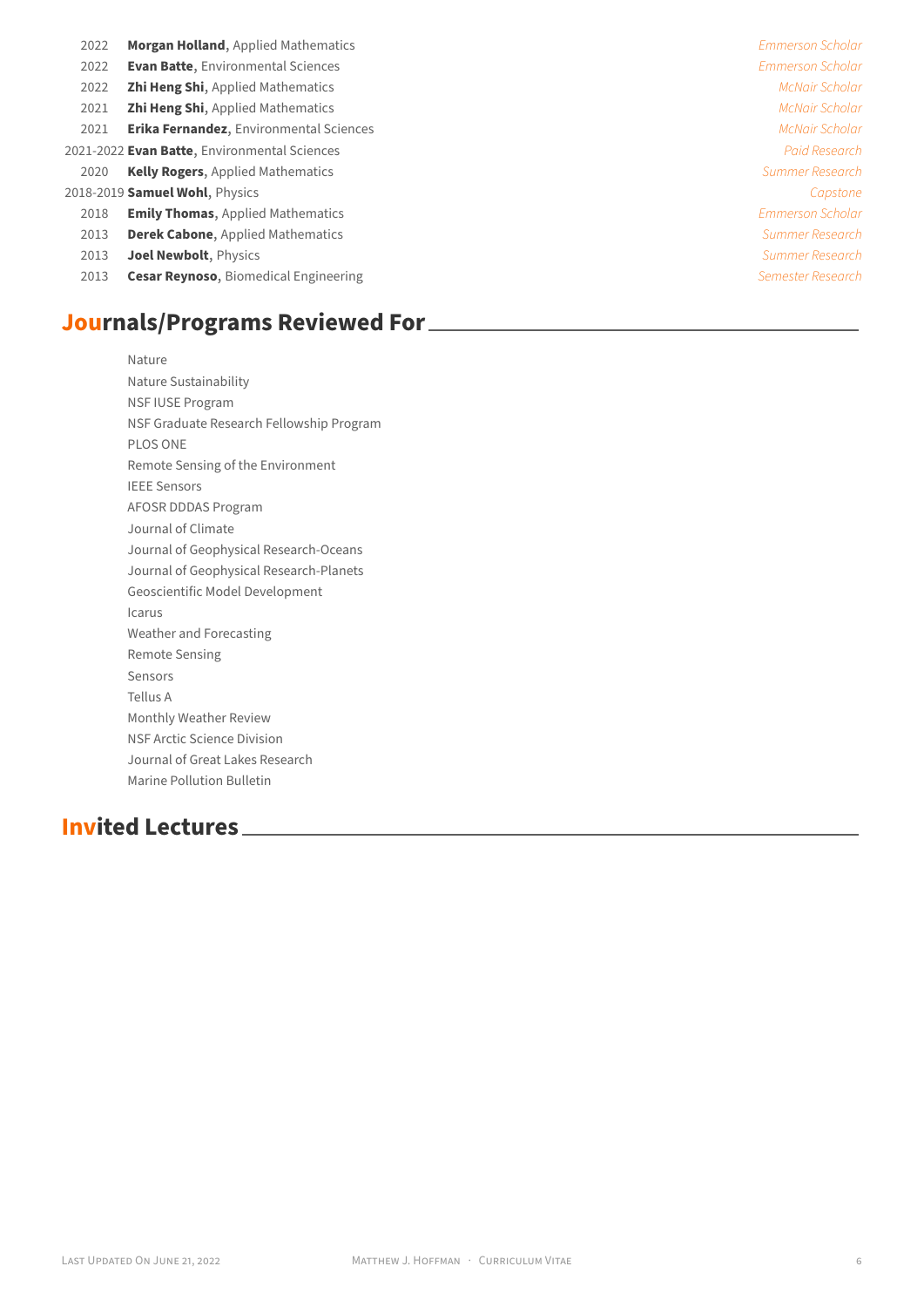| 2022 | Speaker, University of Rochester Science and Sustainability Series                  | Rochester, NY       |
|------|-------------------------------------------------------------------------------------|---------------------|
| 2021 | Speaker, University of Rochester Science and Sustainability Series                  | Rochester, NY       |
| 2020 | Speaker, U. Toronto Department of Ecology and Environmental Biology                 | Toronto, Canada     |
| 2020 | Plenary Speaker, Dynamics Days                                                      | Hartford, CT        |
| 2019 | Speaker, RIT Engineers for a Sustainable World Winter Banquet                       | Rochester, NY       |
| 2019 | Speaker, Highlands of Pittsford Speaker Series                                      | Pittsford, NY       |
| 2019 | Keynote Speaker, Hobart and William Smith Hackathon                                 | Geneva, NY          |
| 2019 | Speaker, University of Rochester Sustainability Series                              | Rochester, NY       |
| 2019 | Panelist, Great Lakes Circular Economy Forum                                        | Toronto, Canada     |
| 2019 | Science on the Edge Lecture, Rochester Museum and Science Center                    | Rochester, NY       |
| 2018 | Keynote Speaker, Texas Undergraduate Mathematics Conference                         | Nacogdoches, TX     |
| 2018 | Speaker, University of Rochester Sustainability Series                              | Rochester, NY       |
| 2017 | Keynote Speaker, RIT Engineers for a Sustainable World Winter Banquet               | Rochester, NY       |
| 2017 | Speaker, University of Buffalo Applied Math Seminar                                 | Buffalo, NY         |
| 2017 | Speaker, University of Rochester Sustainability Series                              | Rochester, NY       |
| 2017 | Speaker, Rochester Science Cafe                                                     | Rochester, NY       |
| 2016 | Speaker, NOAA Great Lakes Environmental Research Laboratory Seminar                 | Ann Arbor, MI       |
| 2015 | Speaker, NOAA Joint Polar Satellite System Seminar                                  | Silver Spring, MD   |
| 2013 | Speaker, IMA Predictability in Earth Systems Processes Hot Topic Workshop           | Minneapolis, MN     |
| 2013 | Speaker, SMS Conversations in Mathematics Seminar                                   | Rochester, NY       |
| 2013 | Speaker, Houghton College Science and Math Seminar                                  | Houghton, NY        |
| 2012 | Speaker, University of Buffalo Environmental Engineering & Science Seminar          | Buffalo, NY         |
| 2012 | Speaker, RIT Astrophysical Sciences and Technology Colloquium                       | Rochester, NY       |
| 2011 | Speaker, RIT Cetner for Imaging Sciences Colloquium                                 | Rochester, NY       |
| 2010 | Speaker, Williams College Mathematics Department Faculty Seminar                    | Williamstown, MA    |
| 2010 | Speaker, Johns Hopkins Center for Environmental and Applied Fluid Mechanics Seminar | Baltimore, MD       |
| 2010 | Speaker, Mathematics Department Colloquium, Stephen F. Austin University            | Nacogdoches, TX     |
| 2010 | Speaker, Mathematics Department Colloquium, University of Vermont                   | Burlington, VT      |
| 2009 | Speaker, Center for Weather Forecasts and Climate Studies (CPTEC) Seminar           | Cachoiera Paulista, |
|      |                                                                                     | Brazil              |
| 2009 | <b>Speaker, University of Maryland Mathematics Graduation Conference</b>            | College Park, MD    |
| 2008 | Speaker, University of São Paulo Meteorology Department Seminar                     | São Paulo, Brazil   |
| 2008 | Speaker, Center for Weather Forecasts and Climate Studies (CPTEC) Seminar           | Cachoiera Paulista, |
|      |                                                                                     | Brazil              |
| 2008 | Speaker, National Institute of Space Studies (INPE) Seminar                         | São Jose dos        |
|      |                                                                                     | Campos, Brazil      |
|      |                                                                                     |                     |

# **Contributed Talks (as speaker)**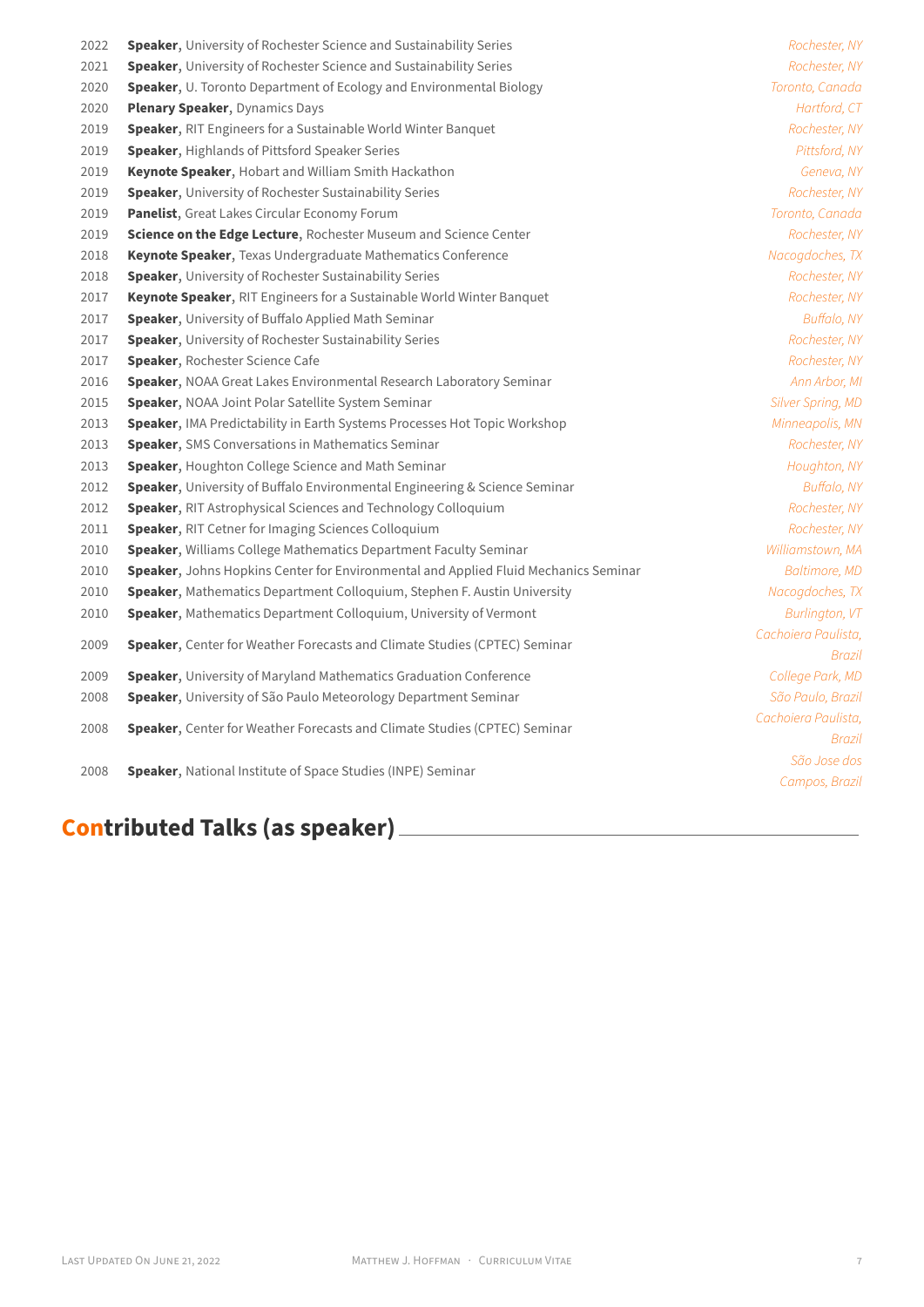| 2022 | Joint Aquatic Sciences Meeting                      | Grand Rapids, MI     |
|------|-----------------------------------------------------|----------------------|
| 2022 | <b>AGU Ocean Sciences Meeting</b>                   | Online               |
| 2021 | AFOSR DDDAS PI Meeting                              | Online               |
| 2021 | International Conference on Great Lakes Research    | Online               |
| 2020 | International Conference on Great Lakes Research    | Online               |
| 2020 | AFOSR DDDAS PI Meeting                              | Online               |
| 2019 | International Conference on Great Lakes Research    | <b>Brockport, NY</b> |
| 2019 | AFOSR DDDAS PI Meeting                              | Dayton, OH           |
| 2019 | <b>AMS Joint Meetings</b>                           | <b>Baltimore, MD</b> |
| 2018 | <b>SIAM Education SIAG Conference</b>               | Portland, OR         |
| 2016 | HABs State of the Science Webinar Series            | Webinar              |
| 2016 | SIAM Conference on Life Sciences                    | Boston, MA           |
| 2016 | <b>SIAM Annual Meeting</b>                          | Boston, MA           |
| 2017 | AFOSR DDDAS PI Meeting                              | Dayton, OH           |
| 2016 | Summer Math Institute                               | Rochester, NY        |
| 2016 | International Conference on Great Lakes Research    | Guelph, Canada       |
| 2016 | International Conference on Great Lakes Research    | Guelph, Canada       |
| 2016 | AFOSR DDDAS PI Meeting                              | Washington, DC       |
| 2015 | SPIE Defense and Commercial Sensing                 | <b>Baltimore, MD</b> |
| 2013 | New York Conference on Applied Mathematics          | Troy, NY             |
| 2013 | MathFest                                            | Hartford, CT         |
| 2013 | RIT COS Faculty Research Symposium                  | Rochester, NY        |
| 2013 | Summer Math Institute                               | Rochester, NY        |
| 2012 | Chesapeake Bay Modeling Symposium                   | Annapolis, MD        |
| 2012 | <b>AGU Ocean Sciences Meeting</b>                   | Salt Lake City, UT   |
| 2012 | American Mathematical Society Annual Meeting        | Boston, MA           |
| 2011 | Mars Atmosphere Workshop: Modeling And Observations | Paris, France        |
| 2011 | SIAM Dynamical Systems Conference                   | Snowbird, UT         |
| 2011 | CEaFM/Burger's Symposium                            | Baltimore, MD        |
| 2011 | American Meteorological Society Annual Meeting      | Seattle, WA          |
| 2010 | Division for Planetary Science Annual Meeting       | Pasadena, CA         |
| 2010 | Atmosphere/Ocean Days                               | College Park, MD     |
| 2010 | Chesapeake Modeling Symposium                       | Annapolis, MD        |
| 2010 | American Meteorological Society Annual Meeting      | Atlanta, GA          |
| 2009 | Division for Planetary Science Annual Meeting       | Fajardo, PR          |
| 2009 | CEAFM/Burger's Symposium                            | <b>Baltimore, MD</b> |
| 2008 | <b>AMSC Student Seminar</b>                         | College Park, MD     |
| 2008 | SMALL 10th Anniversary Mini Conference              | Williamstown, MA     |
| 2008 | Chesapeake Modeling Symposium                       | Annapolis, MD        |
| 2007 | AMSC Student Seminar                                | College Park, MD     |
| 2007 | International Union of Geodesy and Geophysics       | Perugia, Italy       |
|      |                                                     |                      |

## **Posters**

| 2018 | 6th International Marine Debris Conference     | San Diego, CA     |
|------|------------------------------------------------|-------------------|
| 2015 | Dynamics Days                                  | Houston, TX       |
| 2014 | AGU Ocean Sciences Meeting                     | Honolulu, HI      |
| 2013 | MathFest                                       | Hartford, CT      |
| 2010 | Division for Planetary Sciences Annual Meeting | Pasadena, CA      |
| 2008 | American Geophysical Union Annual Meeting      | San Francisco, CA |
| 2007 | American Meteorological Society Annual Meeting | San Antonio, TX   |
| 2006 | American Geophysical Union Annual Meeting      | San Francisco, CA |

## **Workshops**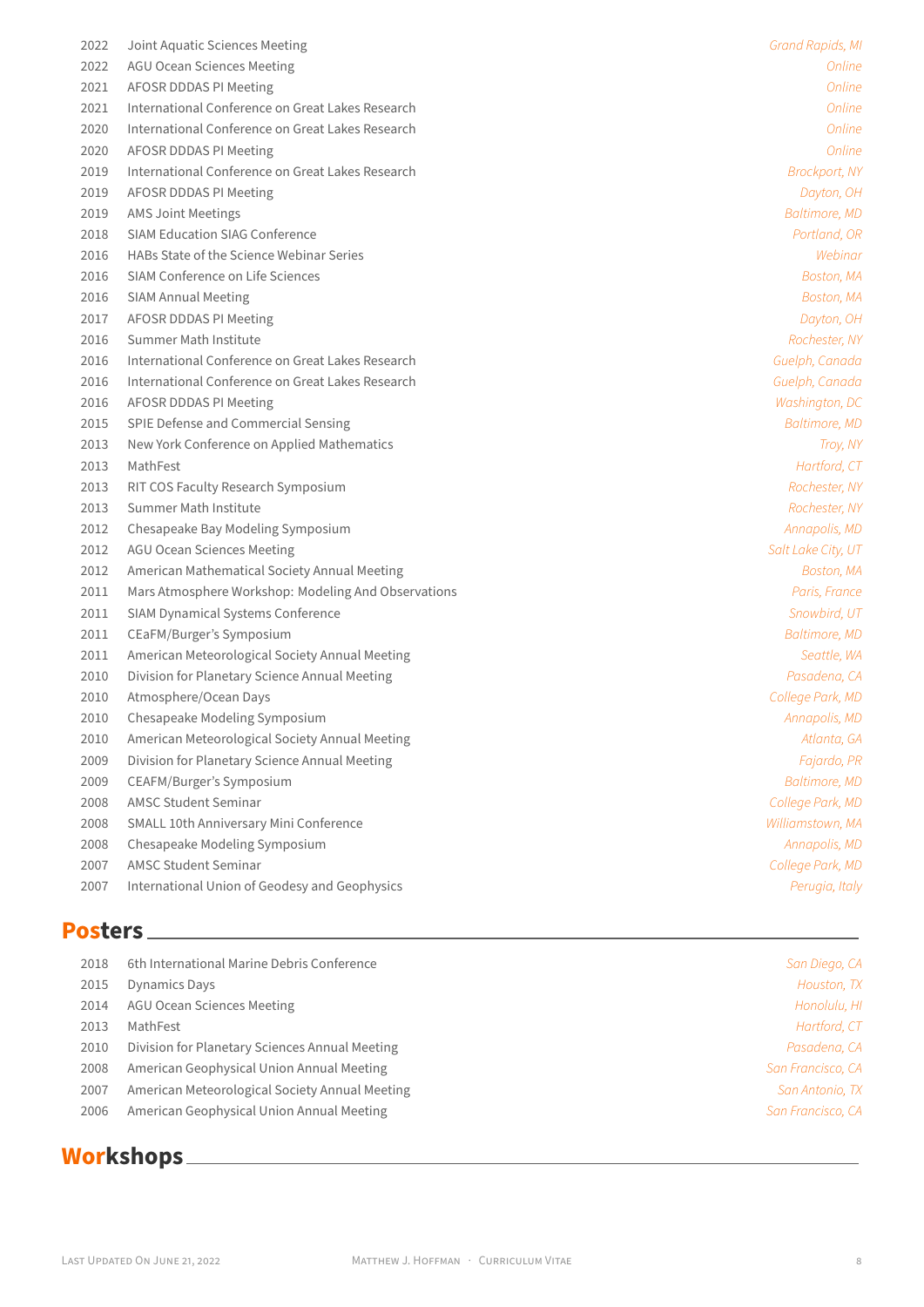|      | Floating Litter and its Oceanic TranSport Analysis and Modelling (FLOTSAM), Scientific Committee on | Utrecht.        |  |
|------|-----------------------------------------------------------------------------------------------------|-----------------|--|
| 2019 | Oceanic Research                                                                                    | Netherlands     |  |
|      | Predictability in Earth Systems Processes Hot Topic Workshop, Institute for Mathematics and its     | Minneapolis, MN |  |
| 2013 | Applications                                                                                        |                 |  |
| 2015 | Integrated analysis for agricultural management strategies, American Institute of Mathematics       | Palo Alto, CA   |  |
|      | Advanced School on Complexity, Adaptation, and Emergence in Marine Ecosystems, International        |                 |  |
| 2010 | <b>Centre for Theoretical Physics</b>                                                               | Trieste, Italy  |  |
| 2007 | MSRI Symposium on Climate Change: From Global Models to Local Action, Mathematical Sciences         |                 |  |
|      | Research Institute                                                                                  | Berkeley, CA    |  |

## **Professional Activities/Service**

| 2022 | <b>Organizer, Session at the 7th International Marine Debris Conference</b>             | Busan, South Korea   |
|------|-----------------------------------------------------------------------------------------|----------------------|
| 2021 | <b>Organizer</b> , Session on Microlastic Pollution at State of Lake Ontario Conference | Online               |
| 2020 | Organizer, Session on Microlastic Pollution at IAGLR                                    | Online               |
| 2020 | <b>Organizer, Session on Data Assimilation and Coupled Models at IAGLR</b>              | Online               |
| 2019 | <b>Organizer, RIT Sports Analytics Conference</b>                                       | Rochester, NY        |
| 2019 | <b>Organizer, Session on Microlastic Pollution at IAGLR</b>                             | <b>Brockport, NY</b> |
| 2019 | <b>Organizer, Session on Data Assimilation and Coupled Models at IAGLR</b>              | <b>Brockport, NY</b> |
| 2018 | <b>Organizer, RIT Sports Analytics Conference</b>                                       | Rochester, NY        |
| 2018 | Organizer, Session on Data Assimilation and Coupled Models at IAGLR                     | Toronto, Canada      |
| 2018 | <b>Organizer, Session on Mathematics of Planet Earth Education at SIAM ED</b>           | Portland, OR         |
| 2017 | <b>Organizer, RIT Hockey Analytics Conference</b>                                       | Rochester, NY        |
| 2017 | <b>Organizer, Session on Data Assimilation and Coupled Models at IAGLR</b>              | Detroit, MI          |
| 2016 | <b>Organizer, RIT Hockey Analytics Conference</b>                                       | Rochester, NY        |
| 2015 | <b>Organizer, RIT Hockey Analytics Conference</b>                                       | Rochester, NY        |
| 2013 | Organizer, Invited Paper Session on Climate and Geophysical Modeling at MathFest        | Hartford, CT         |
|      | 2008-2009 President, AMSC Studednt Council                                              | Univ. of Maryland    |
|      | 2008-2009 President, SIAM Student Chapter                                               | Univ. of Maryland    |
| 2008 | <b>Organizer, Math Department Graduation Conference</b>                                 | Univ. of Maryland    |
|      | 2007-2008 Board Member, AMSC Studednt Council                                           | Univ. of Maryland    |
| 2007 | <b>Organizer, Math Department Graduation Conference</b>                                 | Univ. of Maryland    |

| 2015 | <b>Finalist</b> , Richard and Virginia Eisenhart Provost's Award for Excellence in Teaching | RIT |
|------|---------------------------------------------------------------------------------------------|-----|
| 2015 | <b>Fun Outside the Classroom Award, College of Science</b>                                  | RIT |
| 2014 | <b>Rising Star Award, College of Science</b>                                                | RIT |
| 2013 | <b>Finalist</b> , Richard and Virginia Eisenhart Provost's Award for Excellence in Teaching | RIT |
|      |                                                                                             |     |

# **University Service**